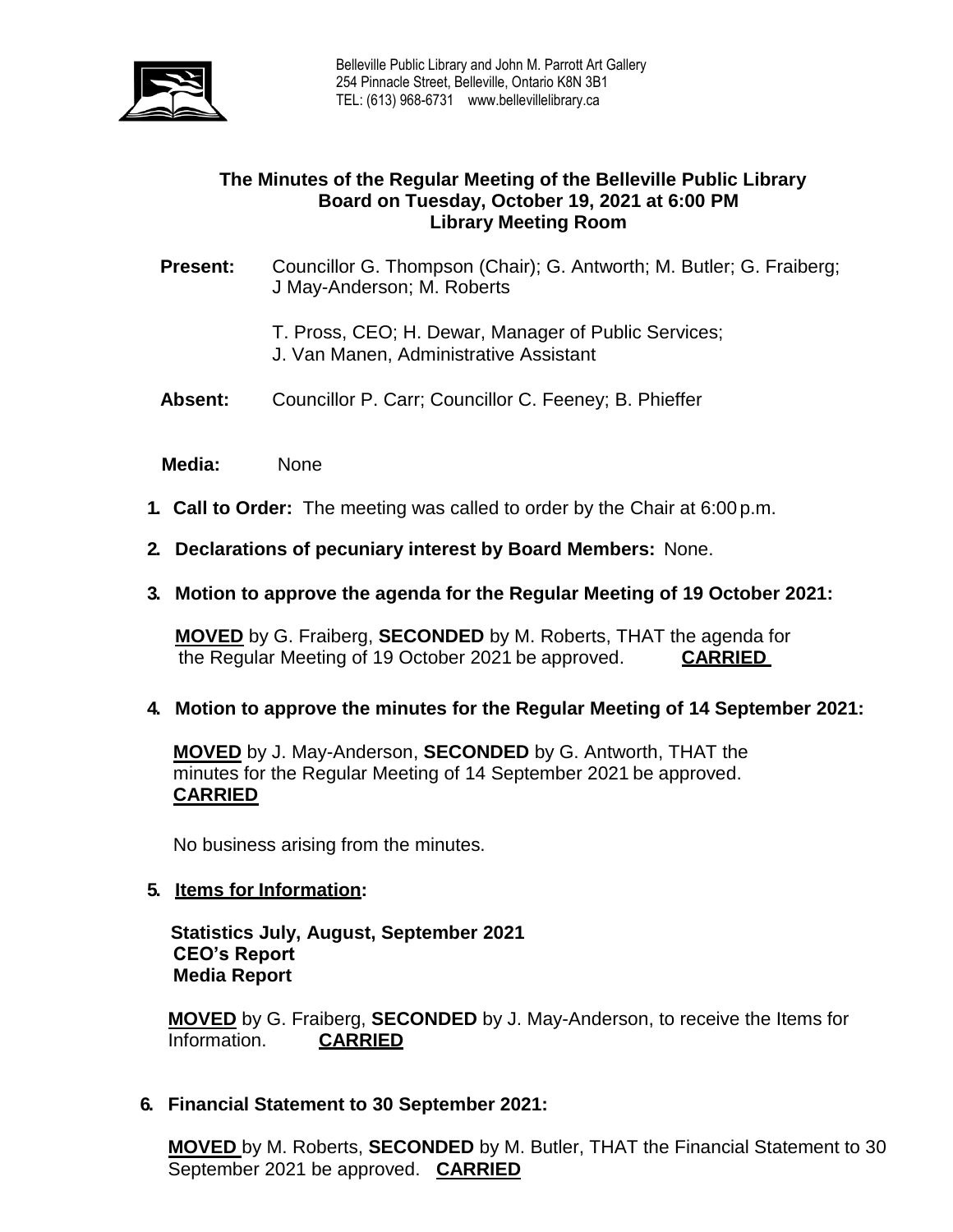

# **7. BPL 022 Policy for approval: Mandatory Vaccination Against Covid 19 policy for staff approval**

**MOVED** by G. Fraiberg, **SECONDED** by M. Butler, THAT the Belleville Public Library Board approves **Policy BPL 022 Mandatory Vaccination Against Covid 19,** as amended with "may be subject to progressive discipline". **CARRIED**

### **8. Approval of accession – adding new Manly MacDonald piece to permanent collection**

**MOVED** by M. Roberts, **SECONDED** by G. Antworth, THAT the Belleville Public Library Board approves the accession of the newly acquired Manly MacDonald oil painting, "*Sawmill, Plainfield*", as a new addition to the permanent collection of the John M. Parrott Art Gallery; and THAT the Board approves the transfer of **\$3,669.84** from the Parrott Deferred Revenue Fund to the 2021 Operating Budget to fund the cost of the auction purchase including fees, shipping and insurance. **CARRIED**

### **9. Delaney fund report and reserve transfer / scholarship award**

**MOVED** by J. May-Anderson, **SECONDED** by G. Antworth, THAT the Library Board authorizes the CEO to initiate a transfer of \$212.00 from the 2021 operating budget to the Olive Delaney Trust Fund, to restore the fund to its original principal of \$2,152.00, funded by the surplus salary funds. **CARRIED**

**MOVED** by J. May-Anderson, **SECONDED** by G. Antworth, THAT the Library Board awards a Scholarship to former General Assistant Ella Whitney, as nominated by Fanny Tom, Circulation Supervisor, in the amount of \$300, to be paid from the 2021 operating budget, funded by surplus salary funds. **CARRIED**

### **10. Strategic plan 2021-2026 first draft approval**

Deferred to the November meeting.

### **11. Revised Capital budget submission**

**MOVED** by M. Roberts, **SECONDED** by J. May-Anderson, THAT the Belleville Public Library Board approves the revised Capital Budget Submission for technology upgrades and a new wireless internet system as presented, for a total project budget of \$50,000; and THAT the Board directs the CEO to submit the request to the City of Belleville Finance Department to be considered as part of the 2022 Capital Budget process; and THAT the Board commits up to \$40,000 from the Library Equipment Reserve to fund the project, for a total request of \$10,000. **CARRIED**